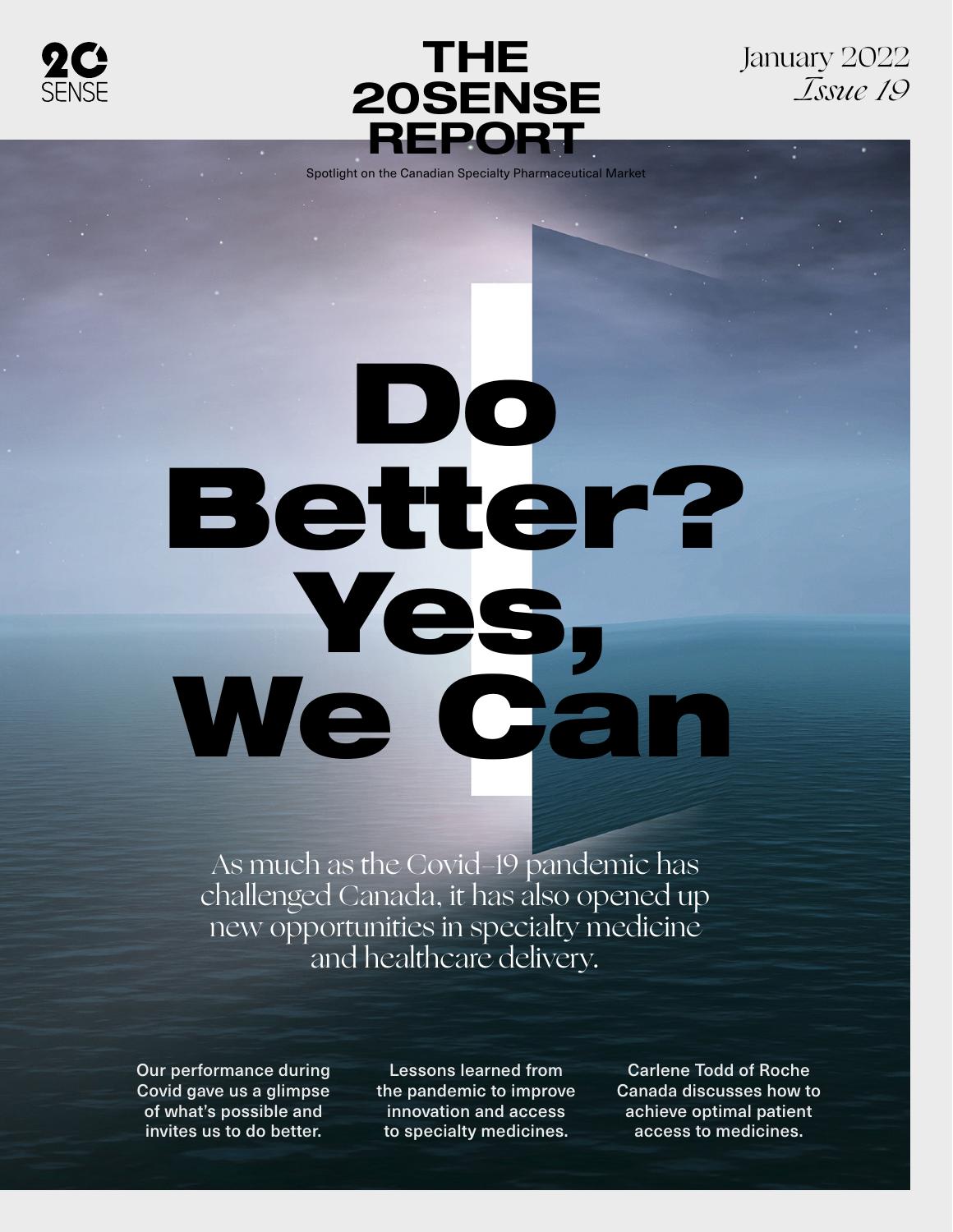**Before and after.** The Covid-19 pandemic is one of those events that slices through time and divides it forever. The pandemic has changed not only the way people engage with the world, but the very fabric of society. As the national and global emergency settles into its post-vaccine phase, the specialty pharmaceutical ecosystem can use the lessons learned from the event to boost innovation and improve access to specialty medicines.

# **What we saw during the pandemic**

that Canada ranks 10<sup>th</sup> out of 11 peer countries in overall healthcare performance, including a 10<sup>th</sup>-place ranking for health outcomes and 9<sup>th</sup> place for access to care,<sup>1</sup> speaks to the need for improvement and presents an opportunity to learn from better-performing countries.

First and foremost, we saw heart. Canadians of all stripes came together to keep the healthcare system running through one of the country's greatest health challenges. Healthcare providers, policymakers and the pharmaceutical industry came together to maintain continuity of care for patients requiring specialty medicines. The numerous individuals and groups involved in keeping the specialty medicine wheel turning during Covid deserve a loud and enthusiastic thanks.

One of the group's members, Quebec Cancer Coalition Executive Director Eva Villalba, draws on the concept of "antifragility"17 as inspiration for a more resilient system. "Antifragile systems actually grow and improve under pressure," says Villalba. To become antifragile, "you need to balance risk management with innovation so you can benefit from unpredictable events."

At the same time, Covid laid bare the pre-existing gaps in the specialty pharmaceutical ecosystem and the need to build greater resilience into the healthcare system. The fact

# WHAT EXACTLY IS HEALTHCARE INNOVATION?

The fault lines in Canada's resilience to the Covid-19 crisis inspired the formation of new group called the Resilient Healthcare Coalition.15 In an October 2021 [joint mandate](https://static1.squarespace.com/static/600f391a99309024c056ab8a/t/617a09a50819a566b3bc2247/1635387813357/RHC+Mandate+Letter+-+English+-+October+28.pdf)  [letter,](https://static1.squarespace.com/static/600f391a99309024c056ab8a/t/617a09a50819a566b3bc2247/1635387813357/RHC+Mandate+Letter+-+English+-+October+28.pdf) the Coalition and its supporters urged the Minister of Health and the Minister of Innovation, Science and Industry to ensure that "Canada doesn't simply return to a prepandemic status quo, but instead builds a stronger and more interconnected healthcare and life sciences ecosystem."16

Imagine this scenario: a patient with a serious condition presents to the doctor, who taps into an AI-enabled database to make a diagnosis, to identify the best treatment choice for this particular version of the condition, or both. Or how about this one: a patient goes to the hospital for an MRI. Before a doctor or technician reviews the images, an algorithm interprets the data and flags every irregularity, which helps focus the healthcare provider's efforts and ensures nothing significant is overlooked.

for collecting data and excessive fears of privacy breaches, leading to siloed data repositories.<sup>19</sup>

**Dr. Zayna Khayat, who teaches a course on the subject at the University of Toronto, lists three criteria that, in combination, characterize a healthcare innovation18:**

In an effort to solve such data collection problems, the federal government has begun moving toward a pan-Canadian Health Data Strategy, with stakeholder consultations under way.<sup>20</sup> The Strategy's priorities include modernizing the data infrastructure, updating privacy standards for the digital age, and clarifying accountability and governance.

- **New:** A fundamentally new approach compared to the existing standard of care.
- Better: An overall five-fold improvement over the existing standard, taking outcomes, patient experience, healthcare experience, and costs into account.
- **Used:** Implemented at scale, at a minimum level of 35% of potential adoption.

In terms of specifics, however, the path forward still looks muddy. Take breast cancer data, for example. "We got very excited when the SEER database in the States announced they would begin collecting recurrence data but after further exploration, this seems nearly impossible in Canada," says MJ DeCoteau, founder and executive director of Rethink Breast Cancer, noting that real-world evidence research "has long been considered unfundable."39 On a positive note, DeCoteau says that "interest in using big data and artificial intelligence to help understand metastatic breast cancer is growing and could be a way forward."

A group called CREATE [Centre for Data Science and Digital Health] is on the case. With help from the artificial intelligence firm Pentavere, the Hamilton-based group is working to translate unstructured clinical data on breast cancer patients into real-world evidence that clinicians can use to make treatment decisions.<sup>21</sup> On the diagnostic front, the detection of breast cancer lesions is getting a boost with an AI-enhanced system called QuantX, which can also support biopsy procedures.<sup>22</sup>

According to Dr. Khayat, a medical advance that fails to meet these criteria is "just a new and interesting thing."

> Canadian patients have their own visions for health data, as outlined in a Declaration of Personal Health Data Rights in Canada. Jointly drafted by 20 patient associations, the declaration asserts that patients "have a right to benefit from the processing or sharing of their personal health data for research or any other purposes" and that patients must have the ability to "access complete and usable copies of the data."<sup>23</sup> Seems like a reasonable ask.

For example, life-changing innovations in specialty medicine include the discovery of antiviral drug regimens that cure hepatitis C and the development of tumour-agnostic drugs, accompanied by genomic testing to predict who will benefit from specific medications - advances that seemed impossible until they became reality.

# SO WHAT'S THE BIG IDEA?

Our response to Covid has shown us that change can happen faster and more dramatically than previously thought possible. Carrying this mindset to the realm of specialty medicine could inspire equally bold changes. Here, we offer some ideas that could help accelerate innovation and improve care for Canadians who depend on specialty medications.

# **Data from the real world**

The Apple Watch, known to many as a fitness device, is shapeshifting into a diagnostic tool. In a joint project called the Heartline study, Apple and Johnson & Johnson hope to harness the Apple Watch to detect atrial fibrillation before symptoms become obvious or dangerous.<sup>24</sup> A new commercial venture called Isomorphic Labs, meanwhile, is betting that AI can revolutionize the entire process of drug discovery. Noting the commonalities between biology and information science, Isomorphic Labs founder and CEO Demis Hassabis maintains that "AI methods will increasingly be used not just for analysing data, but to also build powerful predictive and generative models of complex biological phenomena."25

Making such scenarios a reality will require a major shift in how we think of data: who owns it, how we access it, and how we can use it to drive behaviour change. We're clearly not there yet. As the pandemic brought to light, Canada's ability to collect, share and use health data leaves a lot to be desired. The list of barriers includes archaic technologies

# BIG IDEAS IN THE MAKING

# Covid the *Change-Maker:* Lessons for **Specialty** Healthcare

# 20SENSE REPORT